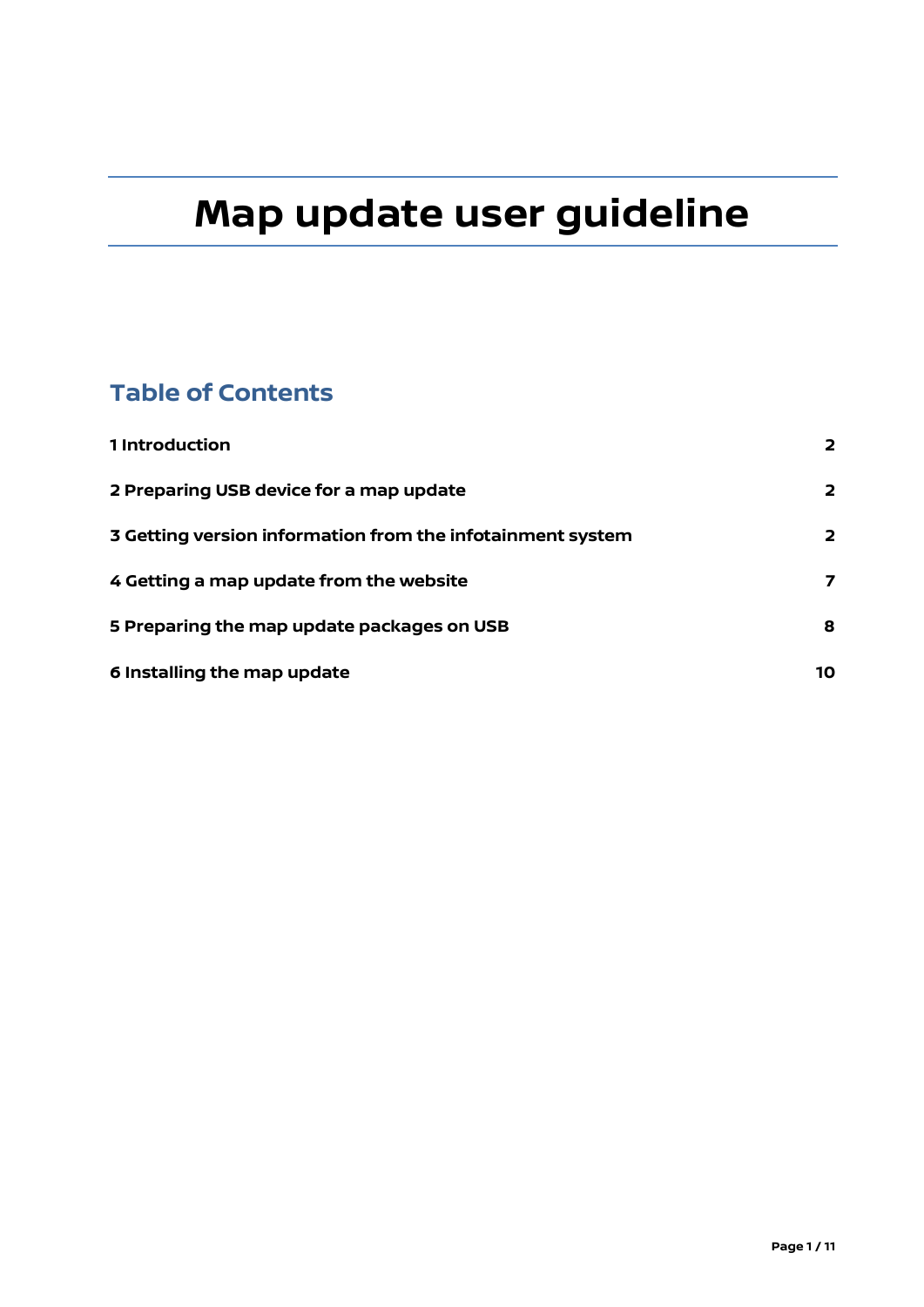### <span id="page-1-0"></span>**1 Introduction**

This user guideline will describe the procedure of updating the map data of your navigation system using a USB device.

### <span id="page-1-1"></span>**2 Preparing USB device for a map update**

The USB device, used for the map update, needs to meet the following conditions:

- 1) USB device must have minimum 32 GB available storage space
- 2) USB device must be formatted in FAT32
- 3) USB device must be empty

## <span id="page-1-2"></span>**3 Getting version information from the infotainment system**

Before you can download a map update from the website, it is necessary to get the version information of the installed version of your infotainment system in the car, on your USB device, by following these steps:

- 1) Start the infotainment system in your car
- 2) Insert your prepared USB device into the USB socket of the infotainment system
- 3) Start the navigation
- 4) Click on button "Information"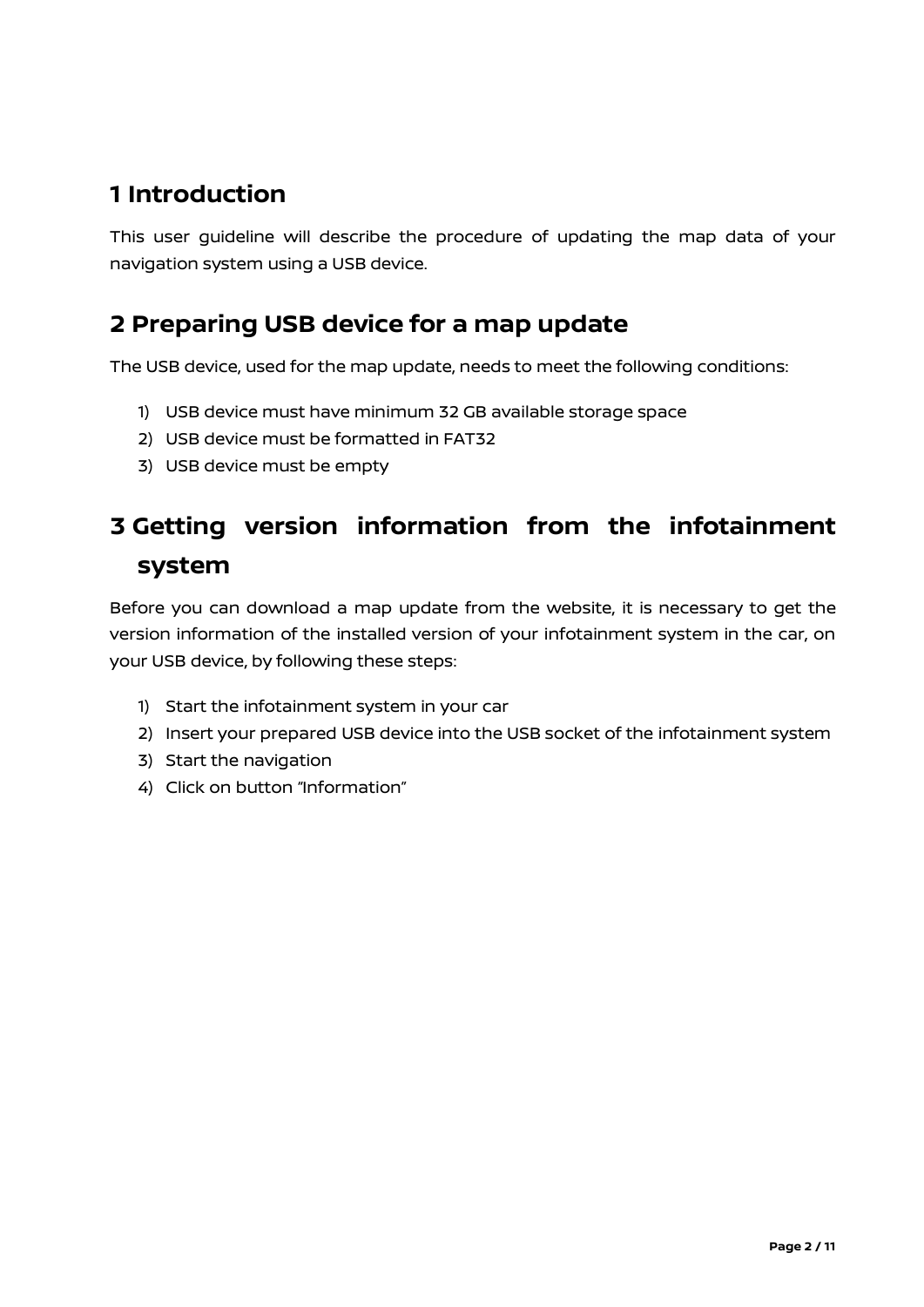|                                          | <b>MENU</b>                     |             |                                  |  |
|------------------------------------------|---------------------------------|-------------|----------------------------------|--|
|                                          | Enter POI / Address             |             |                                  |  |
|                                          | $\circ$                         |             |                                  |  |
| <b>Street Address</b> Points of Interest |                                 | Home        | Destination                      |  |
|                                          |                                 |             |                                  |  |
|                                          |                                 |             |                                  |  |
| Phone                                    | Information<br>$\bullet$<br>- 0 | Connections | <b>NissanConnect</b><br>Services |  |

5) Click on button "System Information"



6) Click the button "Map Update"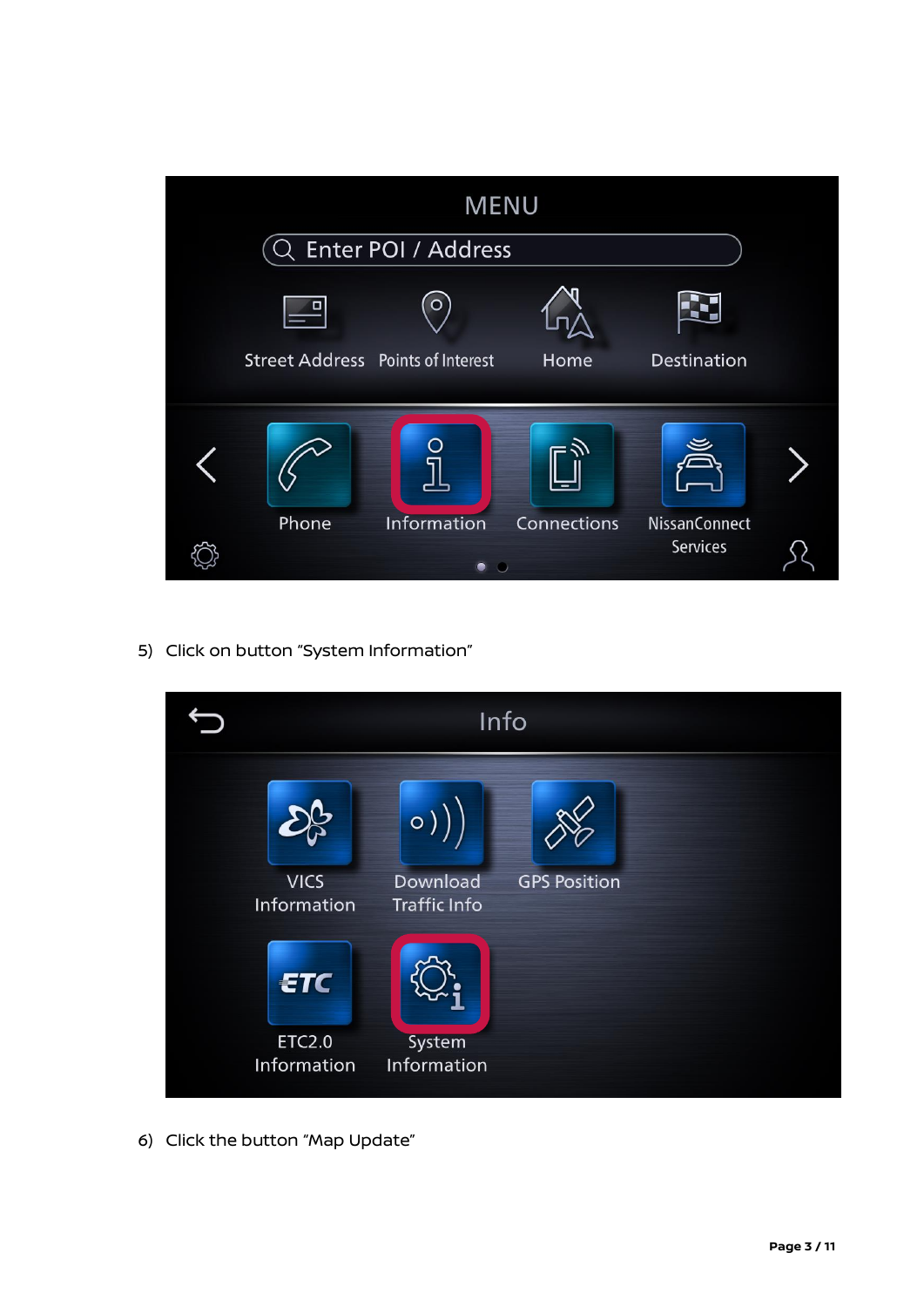

7) Click "Update by USB device"



8) Click "Save Map Information to USB" and press "Start" The version information of the infotainment system will be saved on your USB device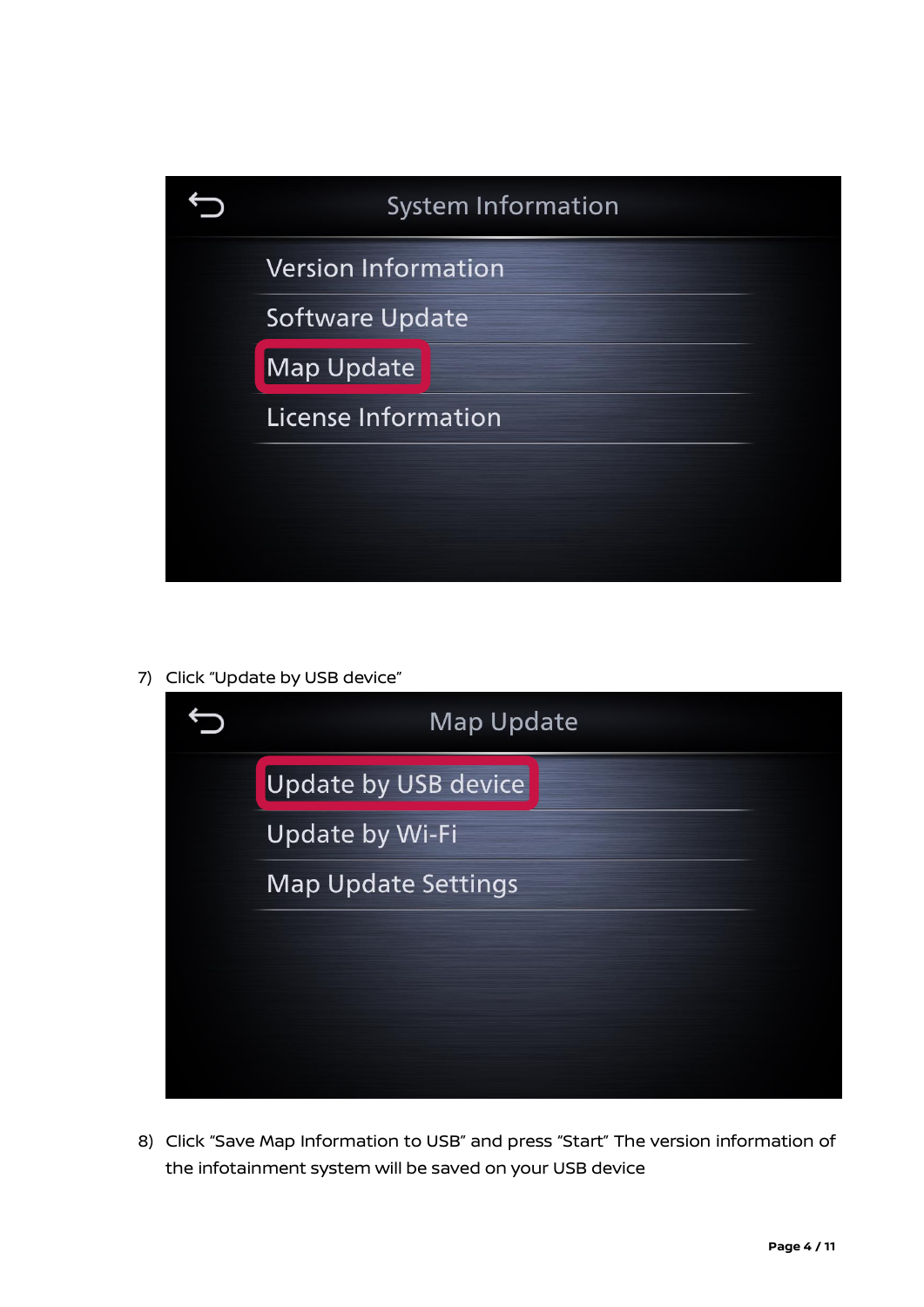| Update by USB device                                        |  |  |  |
|-------------------------------------------------------------|--|--|--|
| Save Map Information to USB                                 |  |  |  |
| <b>Install Map Update from USB</b>                          |  |  |  |
|                                                             |  |  |  |
|                                                             |  |  |  |
|                                                             |  |  |  |
|                                                             |  |  |  |
|                                                             |  |  |  |
| Update by USB device                                        |  |  |  |
| Save Map Information to USB                                 |  |  |  |
|                                                             |  |  |  |
| Press Start to save the map information to a<br>USB device. |  |  |  |
| <b>Start</b>                                                |  |  |  |
|                                                             |  |  |  |
|                                                             |  |  |  |

9) If the screen message below pop-ups, you can press "OK" and eject the USB device from the infotainment system.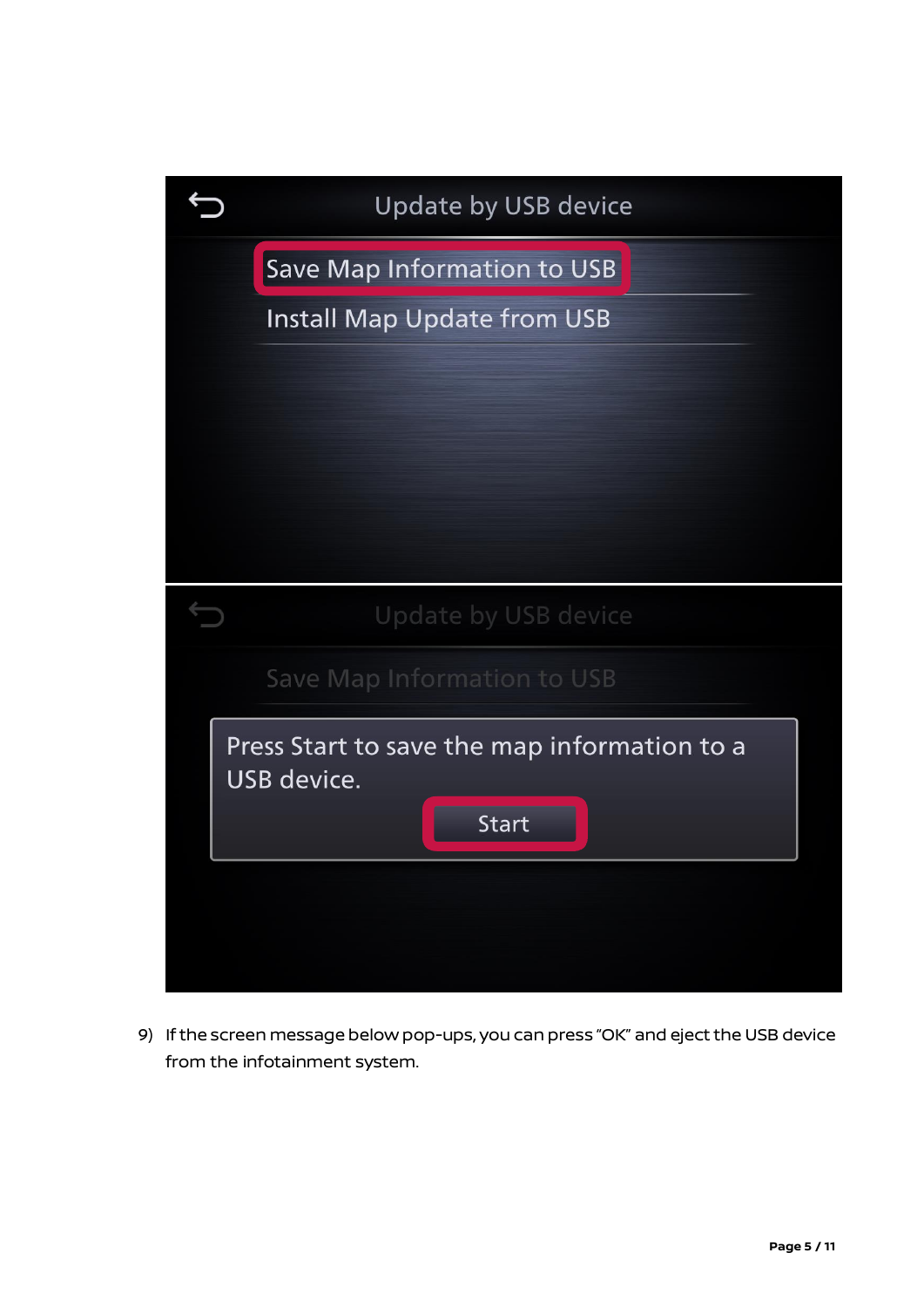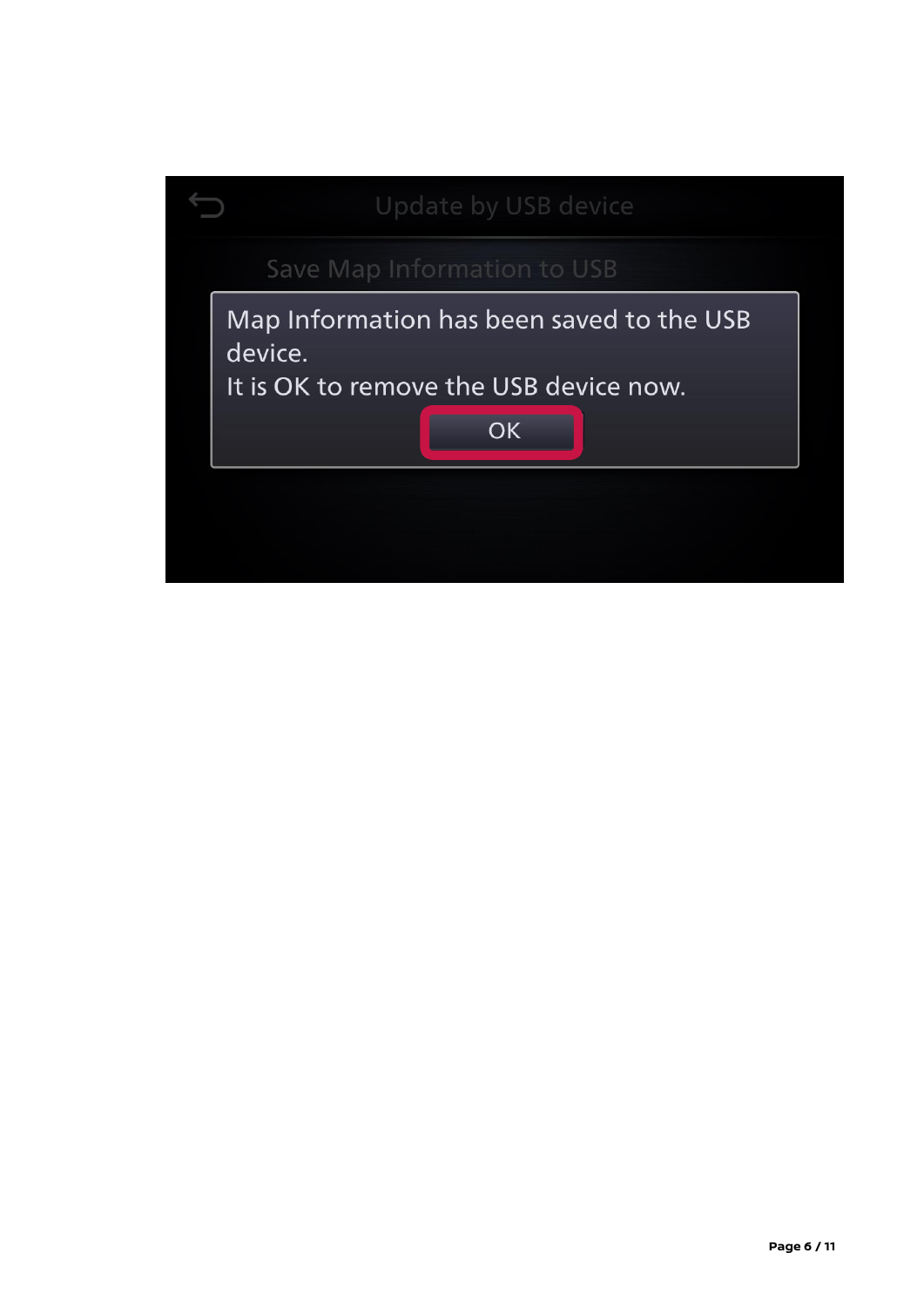### <span id="page-6-0"></span>**4 Getting a map update from the website**

The next step requires a device, which has internet access and a USB port (e.g. personal computer, tablet …).

- 1) Insert the USB device that you used previously saving the version information of the infotainment system: Please note that the version information on your USB device should not be older than 2 weeks.
- 2) Please check, that your USB device was detected by your internet device.
- 3) Then open your web browser and open the website [https://nissan.mapupdate.info](https://nissan.mapupdate.info/)
- 4) Press on Upload NavDBExport.info frame the "Browse" button
- 5) Browse to USB device drive and then select NavDBExport.info file
- 6) Insert result of calculation in captcha field.
- 7) Press the red button "Upload".
- 8) The website will show the latest map update. If the website will not provide you with a map update, it indicates that your system is up-to date and you can then stop this procedure.
- 9) Select the map update version.
- 10) In the pop-up screen you can choose the map updates. We prefer to select the full Japan update. If you do not want to install full Japan, you can select your favored regions. If you choose the full japan update, you will download one archive (zip). In case you choose favored regions, you will have to download one archive per region.
- 11) Press the red button "Download". Generally, the download of all files starts automatically. If your download does not start automatically, please click on the direct download link and download all files manually.
- 12) Save the files locally on your hard drive and not on the USB device.
- 13) The download takes some minutes. Please check the download status on your web browser.
- 14) If the download of all files is completed, follow the instruction in the next chapter.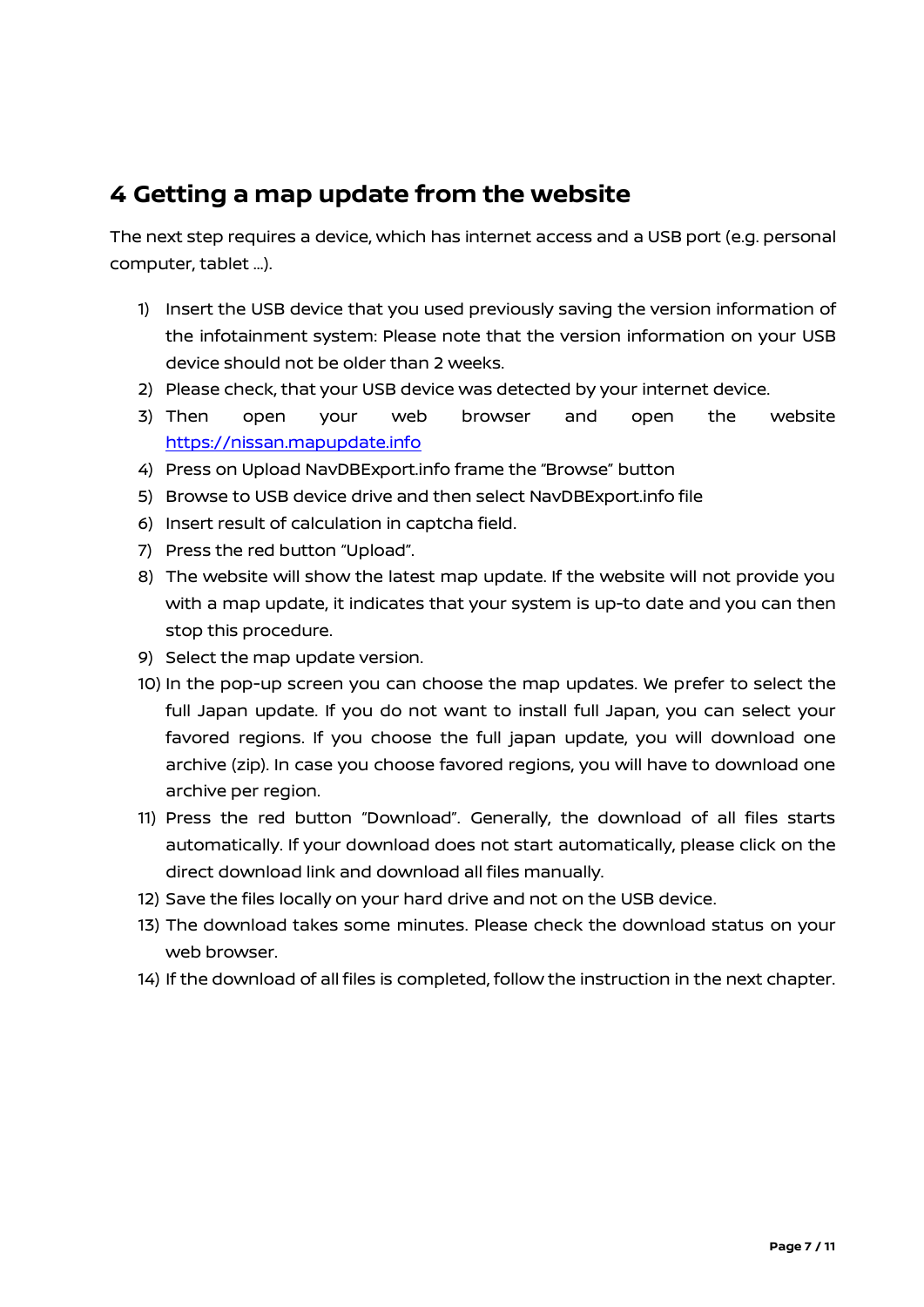### <span id="page-7-0"></span>**5 Preparing the map update packages on USB**

Now the map update packages need to be transferred onto the USB device.

- 1) Please check, that your USB device is still detected by your device.
- 2) Browse to the folder, where the browser or you have stored the downloaded files.
- 3) Copy the downloaded NavDBUpdate.info file onto the USB device, into the existing folder "dbupdate".
- 4) Extract/unzip every downloaded archive onto your USB device:

In case of a Full Japan Update, extract the archive on the root level of the USB device.

The expected resulting format is: [USBdevice]/dbupdate/NavDBUpdate.info [USBdevice]/dbupdate/DECO/… [USBdevice]/dbupdate/NAV/… [USBdevice]/dbupdate/ROOT.NDS

Device example:

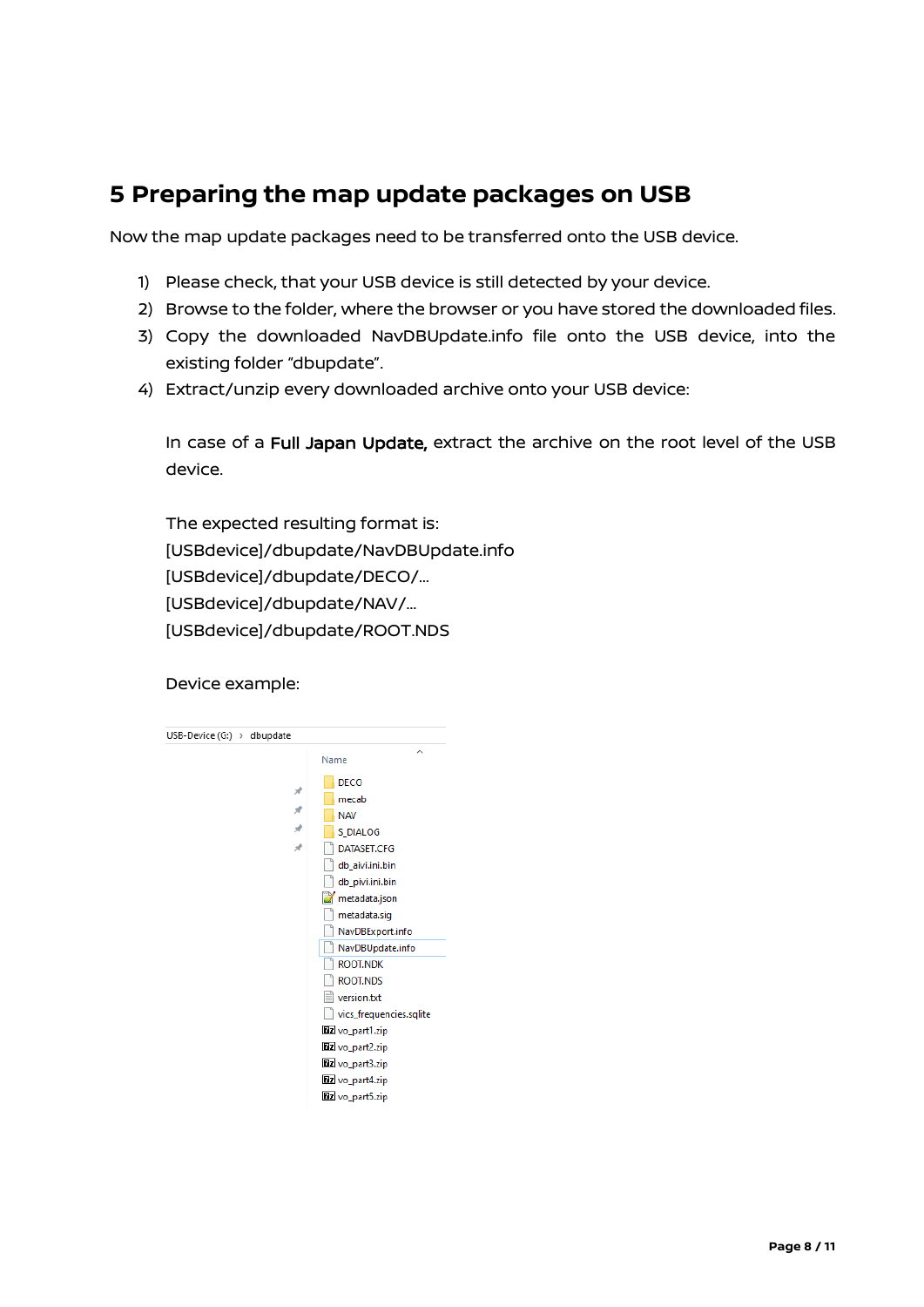In case you have downloaded your favored region(s), extract the archives each in a sub folder, within the existing folder "dbupdate" on the USB device

The resulting expected format is: [USBdevice]/dbupdate/NavDBUpdate.info [USBdevice]/dbupdate/[UpdateRegionName1]/NAV/… [USBdevice]/dbupdate/[UpdateRegionName1]/metadata.json [USBdevice]/dbupdate/[UpdateRegionName1]/… [USBdevice]/dbupdate/[UpdateRegionName2]/NAV/… [USBdevice]/dbupdate/[UpdateRegionName2]/metadata.json [USBdevice]/dbupdate/[UpdateRegionName2]/… [USBdevice]/dbupdate/[UpdateRegionName3]/…

#### Device example:

| USB_DEVICE (D:) $\rightarrow$ dbupdate $\rightarrow$ |                                                                           |                                                                                          |          |  |
|------------------------------------------------------|---------------------------------------------------------------------------|------------------------------------------------------------------------------------------|----------|--|
|                                                      | Name                                                                      |                                                                                          | $\wedge$ |  |
| $\overline{\phantom{a}}$                             | NavDBExport.info<br>NavDBUpdate.info                                      | 19R3_V1_ZE_Bo_IVI_JPN1_bnj1_5_PU0_NAV_UR13<br>19R3_V1_ZE_Bo_IVI_JPN1_bnj1_5_PU0_NAV_UR14 |          |  |
|                                                      | USB_DEVICE (D:) > dbupdate > 19R3_V1_ZE_Bo_IVI_JPN1_bnj1_5_PU0_NAV_UR13 > |                                                                                          |          |  |
|                                                      | Name                                                                      | ㅅ                                                                                        |          |  |



- 5) Disconnect your USB device from your internet device.
- <span id="page-8-0"></span>6) Eject your USB device from your internet device.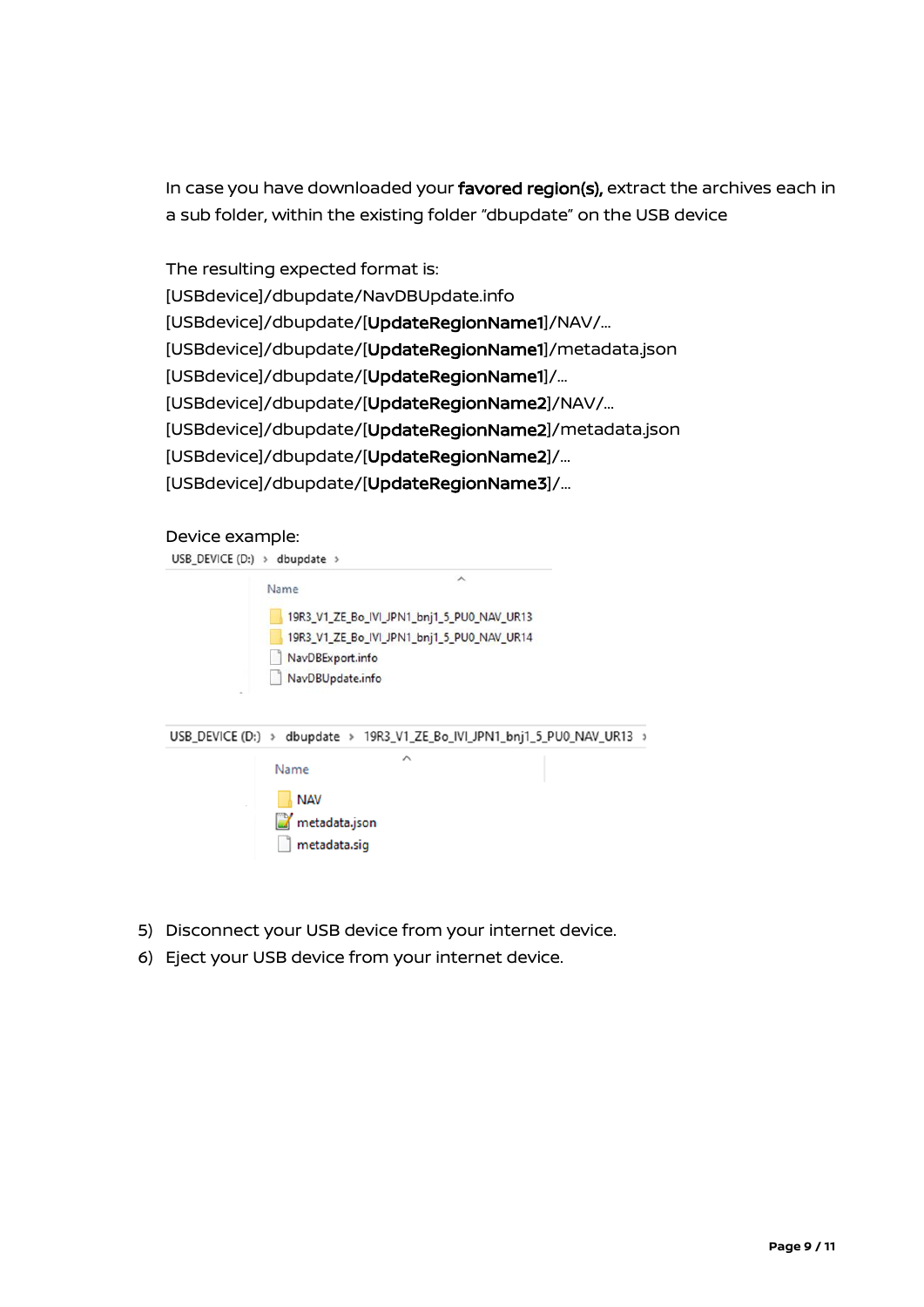### **6 Installing the map update**

Now please go back to your car and install the map update.

An update might take about/ up to 60 minutes. Be sure, that the ignition is still on during installation.

- 1) Start the infotainment system in your car
- 2) Start navigation
- 3) Insert you prepared USB device into the USB socket of the infotainment system
- 4) A screen showing DB package popup.

| The navigation features are not<br>available during a map update. Please<br>do not turn off the vehicle before the<br>Map Update is completed. Would you<br>like to update to a new map version?<br><b>Current Map Version: GENP JN A.A</b> |        |  |
|---------------------------------------------------------------------------------------------------------------------------------------------------------------------------------------------------------------------------------------------|--------|--|
| Update                                                                                                                                                                                                                                      | Cancel |  |

- 5) Click on the button "Update".
- 6) Now the Installation is in progress. The update can take up to 60 minutes. Do not turn the ignition off during installation.
- 7) After a successful installation, the system will show the popup "The Map Update is complete".